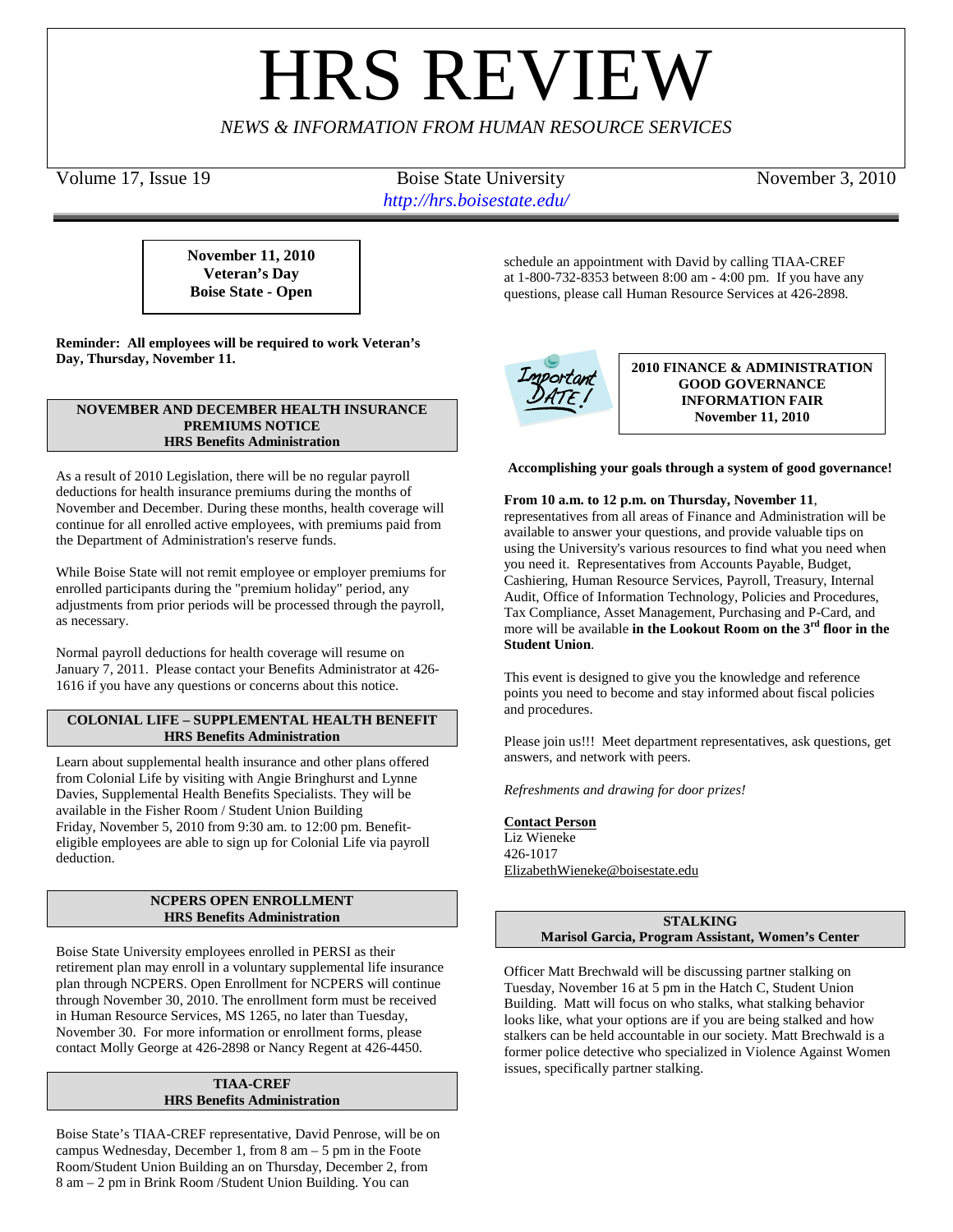## **2010 BSU HEALTH FAIR Tim Jones – Health Promotion Programming Class**

The Health Promotion Programming Class is sponsoring the 2010 Health Fair. The Health Fair will be held in the Jordan Ballroom on the second floor of the Student Union building on Wednesday, November 17.

President Kustra has granted one hour release time, with supervisors approval, for university employees to attend.

## **EMPLOYEE LEARNING & DEVELOPMENT Jerri Mizrahi – HRS Employee Learning & Development Manager**

Human Resource Services is pleased to announce our Fall 2010 Learning and Development calendar. For a complete listing and descriptions, visit:

[http://cedar.boisestate.edu/hrs/workshops/register.asp.](http://cedar.boisestate.edu/hrs/workshops/register.asp) Register online at:<http://cedar.boisestate.edu/hrs/workshops/login.asp> or e-mail [HREmployeeLandD@boisestate.edu.](mailto:HREmployeeLandD@boisestate.edu)

# **From Hiring to Paying Your New Employee**

November 9, 2010 2:00 - 3:00 p.m. Academic Technologies (SMITC) 210 Presenters: Denise Ooley, Payroll and Ashley Spoerer, HRS

This session will provide participants with a detailed look at the processes and steps HR and Payroll take to hire and pay a new employee. Where does HR end and Payroll begin? Join Ashley and Denise and bring all your questions!

## **Flexible Spending Account Changes**

# November 10, 2010

Noon to 1:00 p.m. Academic Technologies (SMITC) 210 Presenter: Molly George, HRS Benefits

## **Work Study Positions & Employees**

To advertise Work-Study or non-Work-Study positions for students, use our new and improved web-based posting system, BroncoJobs at: http://career.boisestate.edu. Click on Employers Post Your Jobs Here (located under the quick links). Then register for a new account.

To hire a Work-Study student employee, complete the Work-Study Employee Action Form Request at:

[http://career.boisestate.edu/SEWorkStudyEmployeeActionFormRequ](http://career.boisestate.edu/SEWorkStudyEmployeeActionFormRequest.htm) [est.htm.](http://career.boisestate.edu/SEWorkStudyEmployeeActionFormRequest.htm) We will complete the verification process and return the form to you to complete and submit to Human Resource Services.

To hire, change salary, or separate/terminate a student employee (non- Work-Study), complete th[e Employee Action Form Non-Work-](http://hrs.boisestate.edu/forms/eafstudents.pdf)[Study Students.](http://hrs.boisestate.edu/forms/eafstudents.pdf) To separate or change salary for Work-Study student employees, complete th[e Employee Action Form for Work-Study](http://hrs.boisestate.edu/forms/eafworkstudy.pdf)  [Students.](http://hrs.boisestate.edu/forms/eafworkstudy.pdf)

For additional information on hiring a student employee, visit <http://career.boisestate.edu/SEHandbook-Supervisor.htm> or contact the Career Center at 426-1747.

## **VACANCIES**

Boise State University is a State agency and must hire Classified positions through the Division of Human Resources (DHR). Current vacancies at Boise State are listed below. For more information regarding state job openings, see the Division of Human Resources website at: *<http://dhr.idaho.gov/>*.

You must currently work for the State of Idaho as a permanent employee eligible to transfer or your name must be within the top 25 listed on the appropriate Division of Human Resources register to apply for the positions listed below. **Job announcements are current and updated on our website located at:** *<http://hrs.boisestate.edu/joblistings/classified/>*.

Announcements listed may be used to fill both current and future vacancies.

Call **Jordy LePiane** at **426-1536** for additional information regarding **Classified positions***.*

## **Temporary Opportunities Open to ALL APPLICANTS**

• Customer Service Representative 1 – Athletic Ticket Office

## **OPEN TO Eligible Employees Until Filled (Including BSU)**

- Customer Service Representative 1 Registrar's Office
- Financial Technician Student Life Finance Office
- Management Assistant President's Office
- Technical Records Specialist 1 College of Engineering

# **Professional Staff and Faculty Positions** : Call **Michelle Berard,**

**426-3170**, or visit Human Resource Services / Employment's website at <http://hrs.boisestate.edu/employmentservices/> for position descriptions and information regarding Professional Staff and Faculty positions. Visit<http://hrs.boisestate.edu/joblistings/professional/> and *<http://hrs.boisestate.edu/joblistings/faculty/>* for current openings.

Boise State University prohibits discrimination in educational and employment opportunities, services, and benefits on the basis of race, national origin, color, creed, religion, sex, age, disability, veteran status, or sexual orientation. The University also affirms its commitment to providing equal opportunities and equal access to University facilities. For additional information, contact the Office of Equal Employment Opportunity and Affirmative Action at (208) 426- 1979. For inquiries specifically related to sex discrimination and/or Title IX of the Education Amendments of 1972, please visit our website at <http://www.boisestate.edu/generalcounsel/titleix.shtml> or call Kendra Smith, Title IX Coordinator, at (208) 426-4407.

# **NEW HIRES**

• Kelly Hall - SW Regional Special Ed. Coordinator, Center for School Improvement & Policy Studies

## **DEPARTURES**

- Paul Berntsen Student Housing
- Michael Laliberte VP Student Affairs
- Beth Oppenheimer Student Union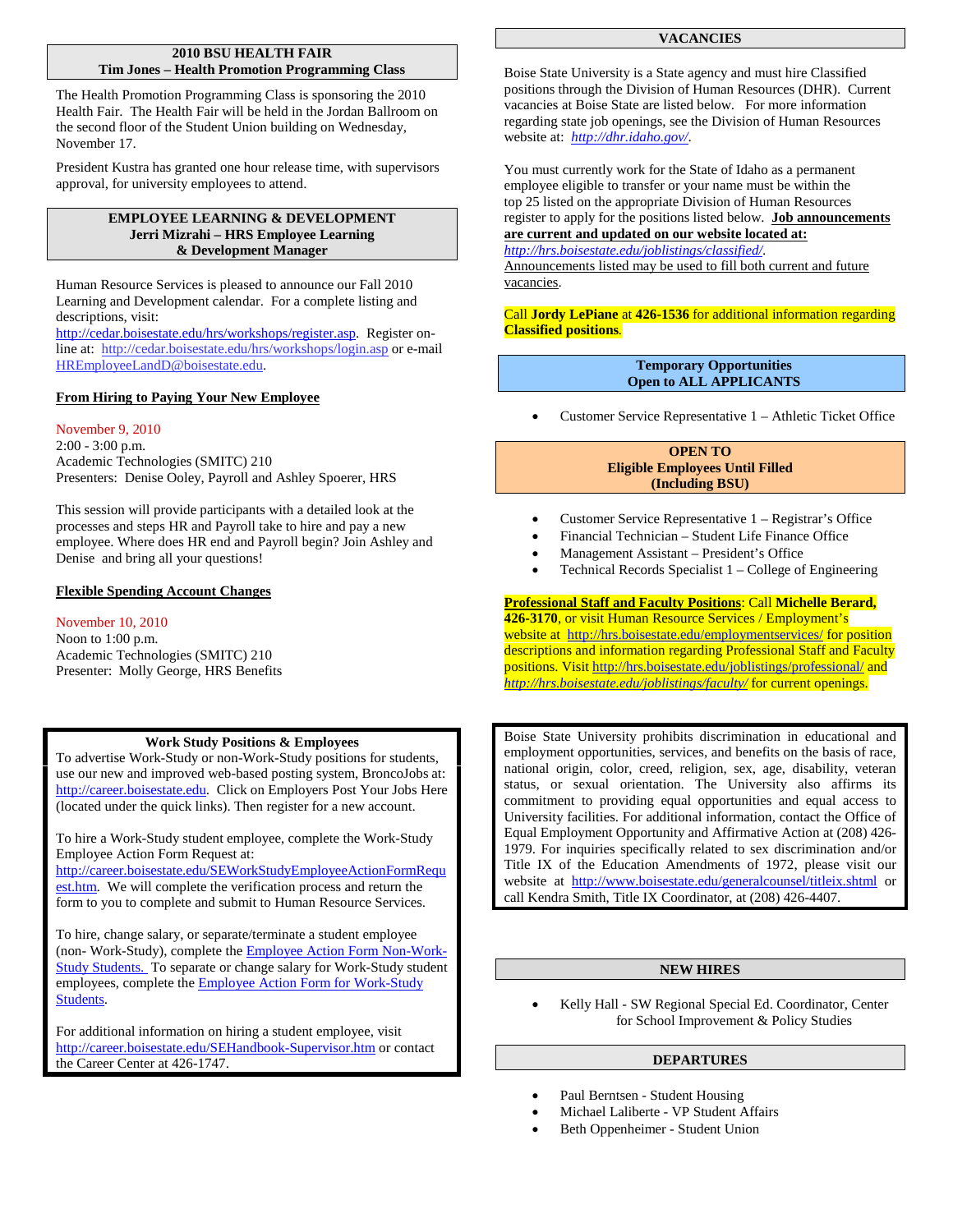## **PROMOTIONS**

- Barbara Laubner CMEO-Upward Bound, Administrative Assistant 2
- Kelly Palmer Boise State Public Radio, Associate General Manager/Director, Development

## **RETIREMENTS**

• Paul Niemsyk – Facilities, Operations & Maintenance

## **CAMPUS RECREATION Heather Carlson**

Visit [: http://rec.boisestate.edu/](http://rec.boisestate.edu/) and check out Campus Recreation's homepage for a complete calendar and list of events.

#### **Facebook**

Become a Fan on Facebook, just click [http://www.facebook.com/reqs.php#/pages/Boise-ID/Boise-State-](http://www.facebook.com/reqs.php#/pages/Boise-ID/Boise-State-Campus-Recreation/55273220688?ref=ts)[Campus-Recreation/55273220688?ref=ts](http://www.facebook.com/reqs.php#/pages/Boise-ID/Boise-State-Campus-Recreation/55273220688?ref=ts)

#### **Twitter**

Follow us on Twitter at:<http://twitter.com/BoiseStateRec>

#### **Learn to Swim**

If you are interested in becoming more familiar with the water, learn a new stroke, refine your strokes, learn basic diving, or just want someone to give you a good hard workout we have an instructor for you! You can sign up for a private lesson, or buddy up for a semiprivate lesson. Private lessons are \$17 for a single session, \$75 for 5 sessions or \$150 for 10 lessons. Semi-private lessons are (per person) \$12 for a single session, \$55 for 5 sessions and \$105 for 10 lessons. For details or to register, call 426-1131 or click [http://rec.boisestate.edu/aquatics/programs/.](http://rec.boisestate.edu/aquatics/programs/) 

#### **Cardio for Cans**

What if your workout could benefit you AND someone else? Join us for this FREE incentive to benefit the Idaho Food Bank. Every minute of cardiovascular exercise gets you closer to earning a can of food to be donated to the Foodbank. Through the month of November watch the tower of food in the Rec Center lobby grow! Registration is open from October 20–November 5, with the incentive running November 1–November 30. For details or to register, call 426-1131 or clic[k http://rec.boisestate.edu/fitness/incentives/.](http://rec.boisestate.edu/fitness/incentives/) 

#### **Wallyball Tournament**

Registration Period: November 1–15. Tournament Date: December 2. Entry Fee: FREE. For details or to register, call 426-1131 or click [http://rec.boisestate.edu/intramurals/schedules.cfm.](http://rec.boisestate.edu/intramurals/schedules.cfm) 

#### **Xbox 360º NCAA Football Tournament**

Registration Period: November 8–29. Tournament Date: December 5. Entry Fee: FREE. For details or to register, call 426-1131 or click [http://rec.boisestate.edu/intramurals/schedules.cfm.](http://rec.boisestate.edu/intramurals/schedules.cfm) 

## **5 on 5 Pre-season Basketball Tournament**

Registration Period: November 8–29. Tournament Date: December 6. Entry Fee: \$15 per team. For details or to register, call 426-1131 or clic[k http://rec.boisestate.edu/intramurals/schedules.cfm.](http://rec.boisestate.edu/intramurals/schedules.cfm) 

## **Grand Gulch Canyonlands Backpacking**

Come join the Outdoor Program on this expedition through some of the most breathtaking red rock canyons of southern Utah. Grand Gulch is known for its extensive Native American ruins and you will

have the opportunity to explore several amazing archaeological sites. This trip offers an exciting off-trail exploration of the southern Utah desert. No previous experience is needed but a willingness to learn will be necessary. The trip dates are November 20–27, with a registration deadline of November 7. Cost is \$379. For details or to register, call 426-1131 or click [http://rec.boisestate.edu/outdoor/adventure/programs.cfm.](http://rec.boisestate.edu/outdoor/adventure/programs.cfm) 

#### **Drop-In Body Compositions**

A three-site body composition test using skin fold calipers. Body composition refers to the relative percentages of body weight comprised of fat mass and fat-free or lean body mass. Participants leave with an explanation sheet of body composition and guidelines for healthy ranges. The final drop-in dates are November 8 from 11am–1pm and November 9 from 5:30pm–7:30pm. For details or to register, call 426-1131 or click

[http://rec.boisestate.edu/fitness/instruction/.](http://rec.boisestate.edu/fitness/instruction/)

#### **Endurance Rides**

Turn up the volume and pump up your workout with a great ride. This class is similar to our regular cycling class, but lengthened to 90 minutes. Please bring an extra water bottle for this extended ride. The final three Endurance Rides are November 12 (5:30–7pm) and December 4 (11am–12:30pm). Endurance Rides are FREE and located in the Student Recreation Center Cycle Studio. For details or to register, call 426-1131 or click

[http://rec.boisestate.edu/fitness/groupex/enduranceRide.cfm.](http://rec.boisestate.edu/fitness/groupex/enduranceRide.cfm)

#### **Wilderness First Aid**

This seminar is being taught by the Wilderness Medicine Training Center (WMTC) and will certify the participants in the internationally recognized Wilderness First Aid curriculum. Whether you're a professional guide, parent, hunter, or weekend warrior the information presented in this seminar could prove invaluable if either you or someone you are with is injured in the outdoors. This special program is open to the community and will be taught at the City of Boise Foothills Learning Center. The course will be taught with an emphasis on hands on practical skill application. Students must pass an on-line exam prior to attending the practical session. The seminar dates are December 4–5, with a registration deadline of November 21. Cost is \$215. For details or to register, call 426-1131 or click [http://rec.boisestate.edu/outdoor/adventure/programs.cfm.](http://rec.boisestate.edu/outdoor/adventure/programs.cfm) 

#### **12 Days of Fitness**

Stay motivated and stress-free this December. Pick up your free booklet at the service desk. Complete a healthy activity each of the 12 days and enter to win cool prizes in random drawings throughout the 12 days! Registration is open from November 17–December 13, with the incentive running December 1–12. For details or to register, call 426-1131 or clic[k http://rec.boisestate.edu/fitness/incentives/.](http://rec.boisestate.edu/fitness/incentives/) 

#### **Swim Idaho**

Idaho is 305 mile wide. Do you have what it takes to swim across it? This is a free incentive program. Keep track of your distance with our lifeguard staff. Reach destinations like Boise, Ketchum, Idaho Falls and the Wyoming border! Each destination wins you a cool aquatic prize! For details or to register, call 426-1131 or click [http://rec.boisestate.edu/aquatics/programs/.](http://rec.boisestate.edu/aquatics/programs/) 

#### **Fitness Testing and Training Specials**

Purchase any Fitness Assessment and Program Design Combination and receive a \$10 off coupon for a follow-up Assessment and Program Design. Second appointment must be completed by June 30, 2011. Purchase any personal training package and receive two free sessions.

For details or to register, call 426-1131 or click [http://rec.boisestate.edu/fitness/training/.](http://rec.boisestate.edu/fitness/training/)